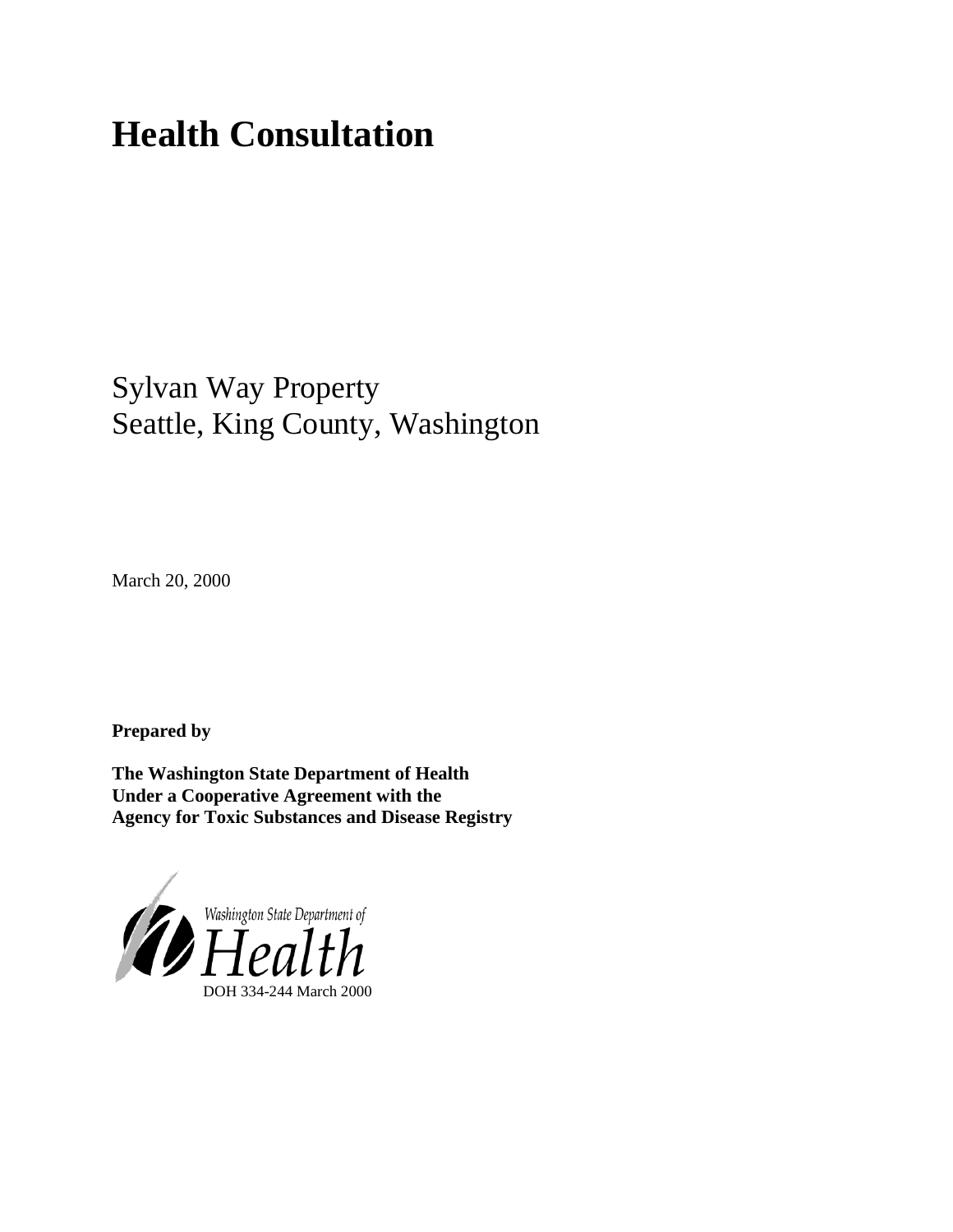#### **FOREWORD**

The Washington State Department of Health (WDOH) has prepared this Health Consultation in cooperation with the Agency for Toxic Substances and Disease Registry (ATSDR). ATSDR is part of the U.S. Department of Health and Human Services and is the principal federal public health agency responsible for health issues related to hazardous waste. This Health Consultation was prepared in accordance with methodologies and guidelines developed by ATSDR.

The purpose of this Health Consultation is to identify and prevent harmful human health effects resulting from exposure to hazardous substances in the environment. The Health Consultation allows DOH to respond quickly to a request from concerned residents for health information on hazardous substances. It provides advice on specific public health issues. DOH evaluates sampling data collected from a hazardous waste site, determines whether exposures have occurred or could occur, reports any potential harmful effects, and recommends actions to protect public health.

For additional information or questions regarding DOH, ATSDR or the contents of this Health Consultation, please call the Health Advisor who prepared this document:

Barbara Trejo Washington State Department of Health Office of Environmental Health Assessments P.O. Box 47846 Olympia, WA 98504-7846 (360) 236-3373 1-877-485-7316 Website: www.doh.wa.gov/consults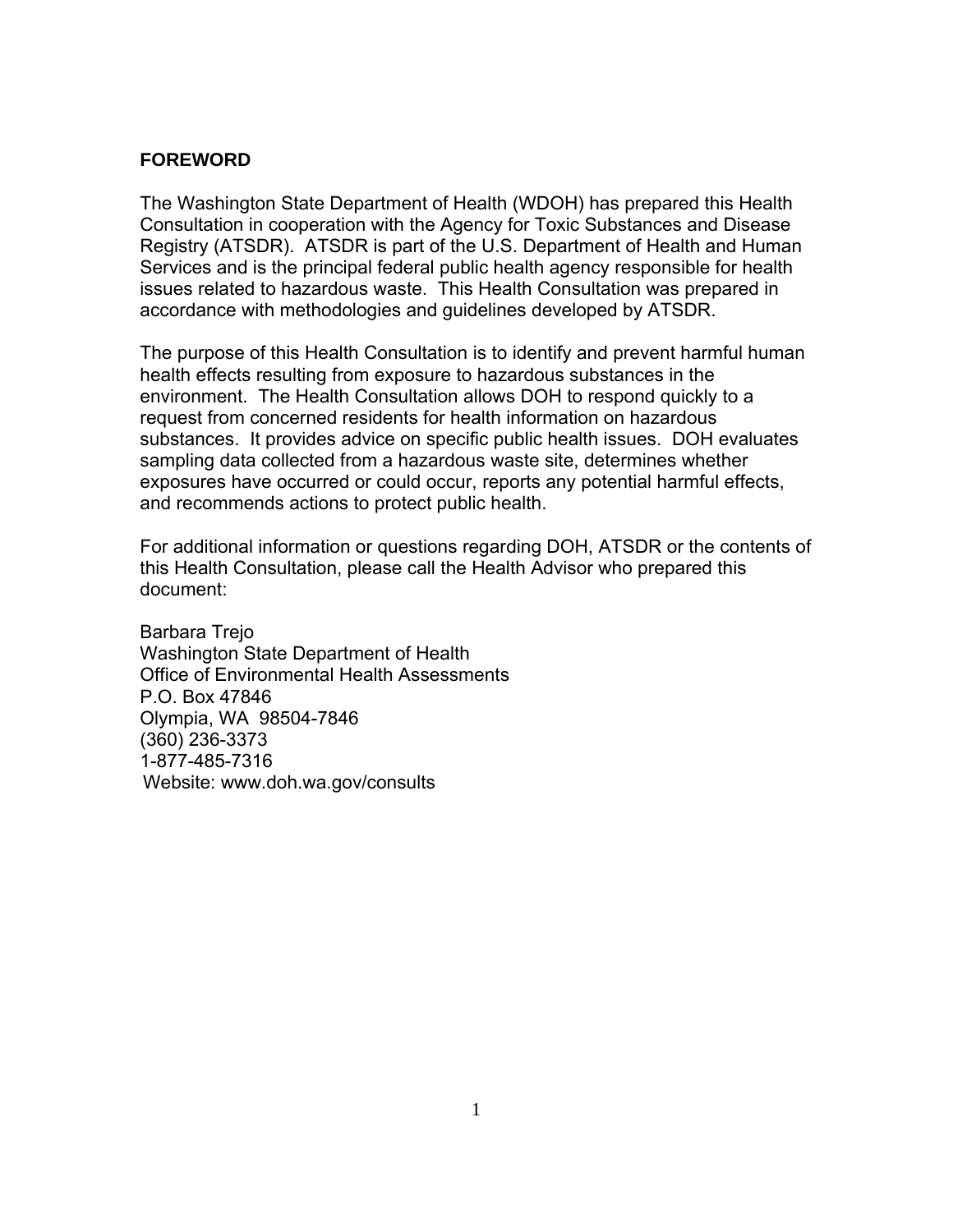#### **BACKGROUND AND STATEMENT OF ISSUES**

The Washington State Department of Health (WDOH) has prepared this health consultation at the request of several West Seattle residents who live near the Sylvan Way Property to evaluate whether waste materials disposed at the property pose a threat to human health, especially during construction of proposed housing units at the property and later when the property is occupied by residents.

The Sylvan Way Property is located at 7001 Sylvan Way Southwest in West Seattle, a community in the southwest portion of the City of Seattle (Figure 1). The undeveloped property is approximately 15 acres.<sup>1</sup> It is bounded by Sylvan Way Southwest to the north; a green belt to the east; Southwest Othello Street to the south; and 28th Avenue Southwest and a residential area to the west (Figure 2). Cemetery property is located immediately north of Sylvan Way; a residential area is located immediately south of Southwest Othello Street.

The property has been owned by the Sylvan Way Land Company since the 1960s.<sup>2</sup> It was mined for sand from the early 1950s to 1973.<sup>2</sup> Following the sand mining operation, the property was periodically used to dispose of various types of waste.<sup>1, 3</sup> No documents exist about the source, type, or quantity of wastes disposed on the property.<sup>1</sup> However, residents who lived in the vicinity of the property report that sludge, batteries, construction debris, and other suspicious materials were disposed at various locations throughout the property.<sup>1, 3</sup>

Specific locations where waste disposal reportedly occurred include the north central portion of the property where the contents of barrels were observed being disposed in a deep trench (the barrels were reported to have been removed from the site after the contents were dumped); the northern portion of the site where batteries were disposed and large volume storage tanks were washed out and the waste water disposed on the ground surface; and the southern end of the property where sludge disposal occurred.<sup>2, 4</sup> Figure 2 shows the areas of suspected battery and sludge disposal. Residents also report that some community members used the property to dispose of household and yard wastes.<sup>5</sup>

Jefferson Properties, a developer, is proposing to construct approximately 150 housing units on the property which is zoned residential.<sup>1,6</sup> Approximately 750 people live within one quarter of a mile.<sup>2</sup> The property reportedly is used by children and adults for recreation and exercising pets; teenagers also reportedly congregate there. $2$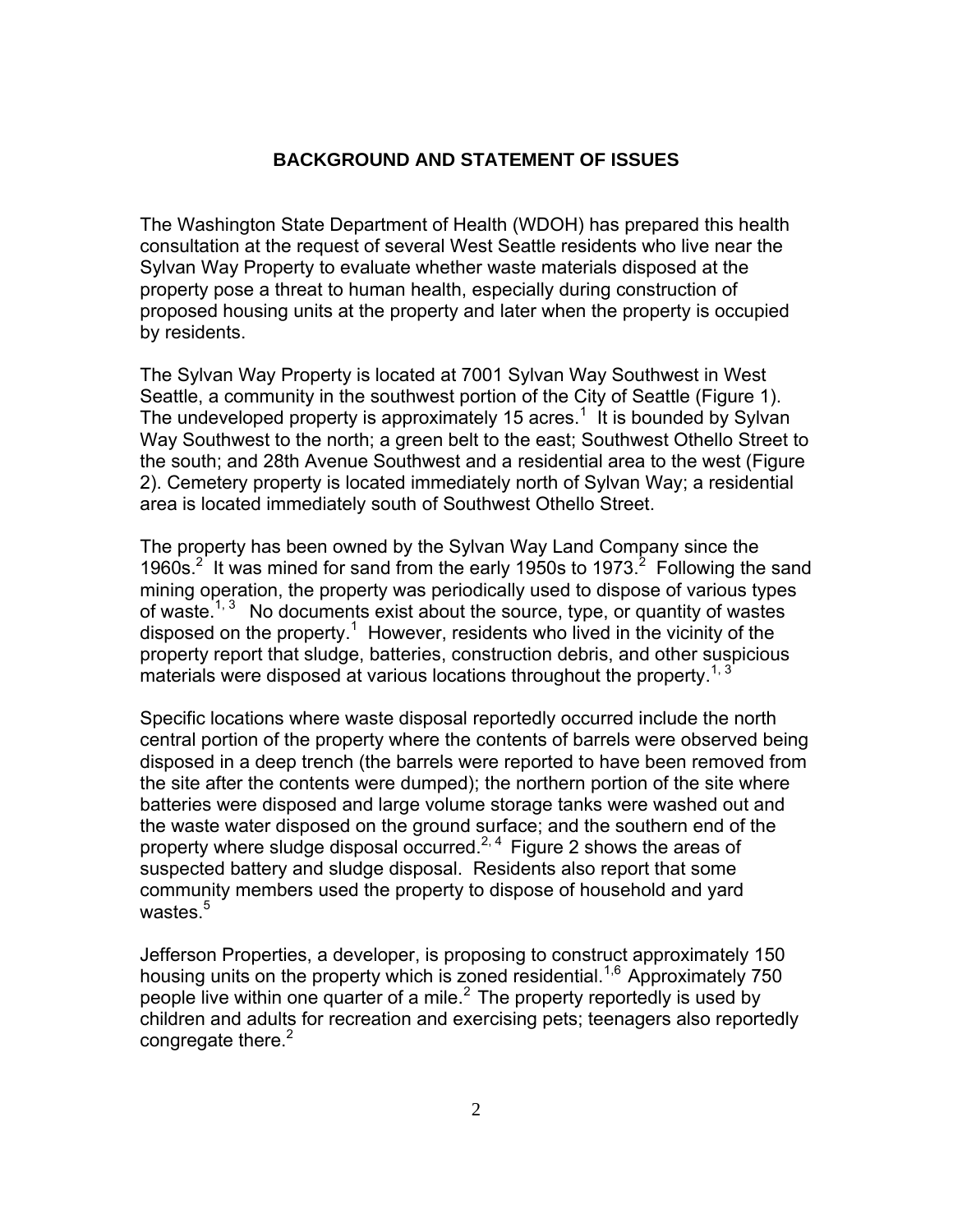Information obtained from the environmental investigations conducted at the property indicate that fill ranging from zero to more than eighteen feet thick underlies the property.<sup>1, 7</sup> Based on visual observations recorded during the investigations, it appears that a large portion of the fill observed at the property contains construction debris such as wood, concrete, asphalt, pipe, bricks, and metal debris in a soil matrix.<sup>1, 7</sup> Soil fill without construction debris was also observed.  $17$  Petroleum-like odors were identified in some of the fill.<sup>1</sup>

Geotech Consultants, the developer=s geotechnical consultant, recommended that building foundations not be placed on the fill because it is not structurally suitable for foundation support.<sup>7'</sup> No foundation design plans are available for the proposed construction. Therefore, the depths of cuts and fills that will be required to prepare the property for construction are unknown.

Residents located adjacent to the property have expressed concerns about potential human health effects from exposure to the wastes disposed at the property since 1989.<sup>5</sup> A meeting between WDOH and residents on May 14, 1999, confirms their ongoing concerns.<sup>4</sup>

#### **Site Visit**

On May 17, 1999, WDOH staff visited the property to observe site conditions. $8$ 

Access to the Sylvan Way Property is unrestricted. A number of unpaved roads and tracks which appear to have been traveled by off-road vehicles such as bikes, motorcycles, and trucks cut across the property. A few people with their dogs were encountered on the property during the site visit.

In general, the property slopes towards the northeast except in the northwestern corner where it slopes to the southeast (Figure 3). A steep slope is located along the western portion of the property. A few areas of ponded water were observed across the property during the site visit but no visible sheens were observed on the water surfaces.

The northern portion of the property has scattered areas of vegetation. A number of these vegetated areas contain mounds of fill. At one of these areas in the east central portion of the property, grass-covered mounds of fill with dead scotch broom plants were observed. Adjacent fill areas contain grasses with lush scotch broom. This suggests that variable types of fill may have been disposed in the area. The southern portion of the property is more heavily vegetated than the northern portion.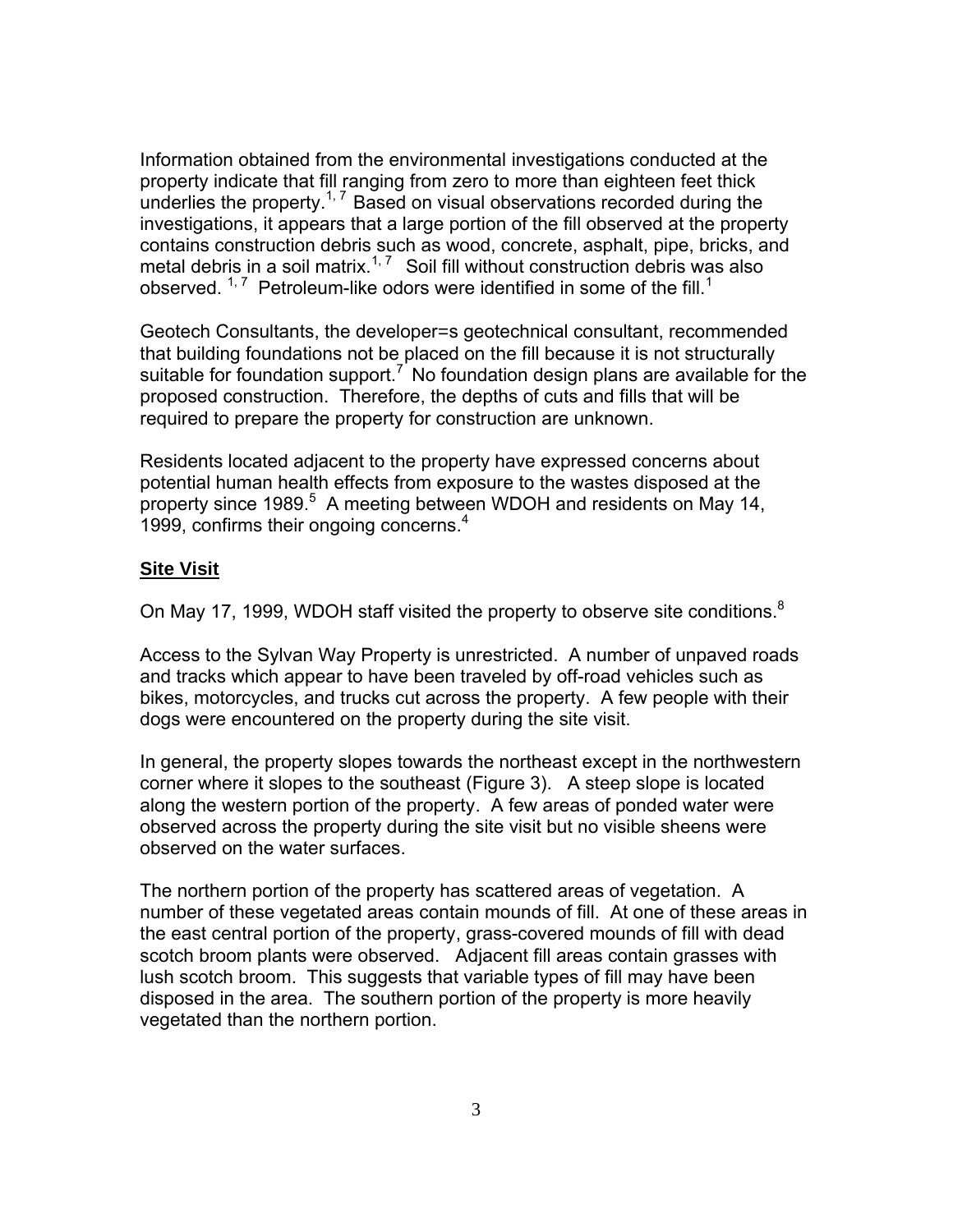Pieces of black plastic were observed in surface soils in the north central portion of the property near the north property line. A significant amount of concrete, brick, and asphalt debris was observed in the southeastern portion of the property. Large pieces of concrete debris was observed in the southwestern portion of the property.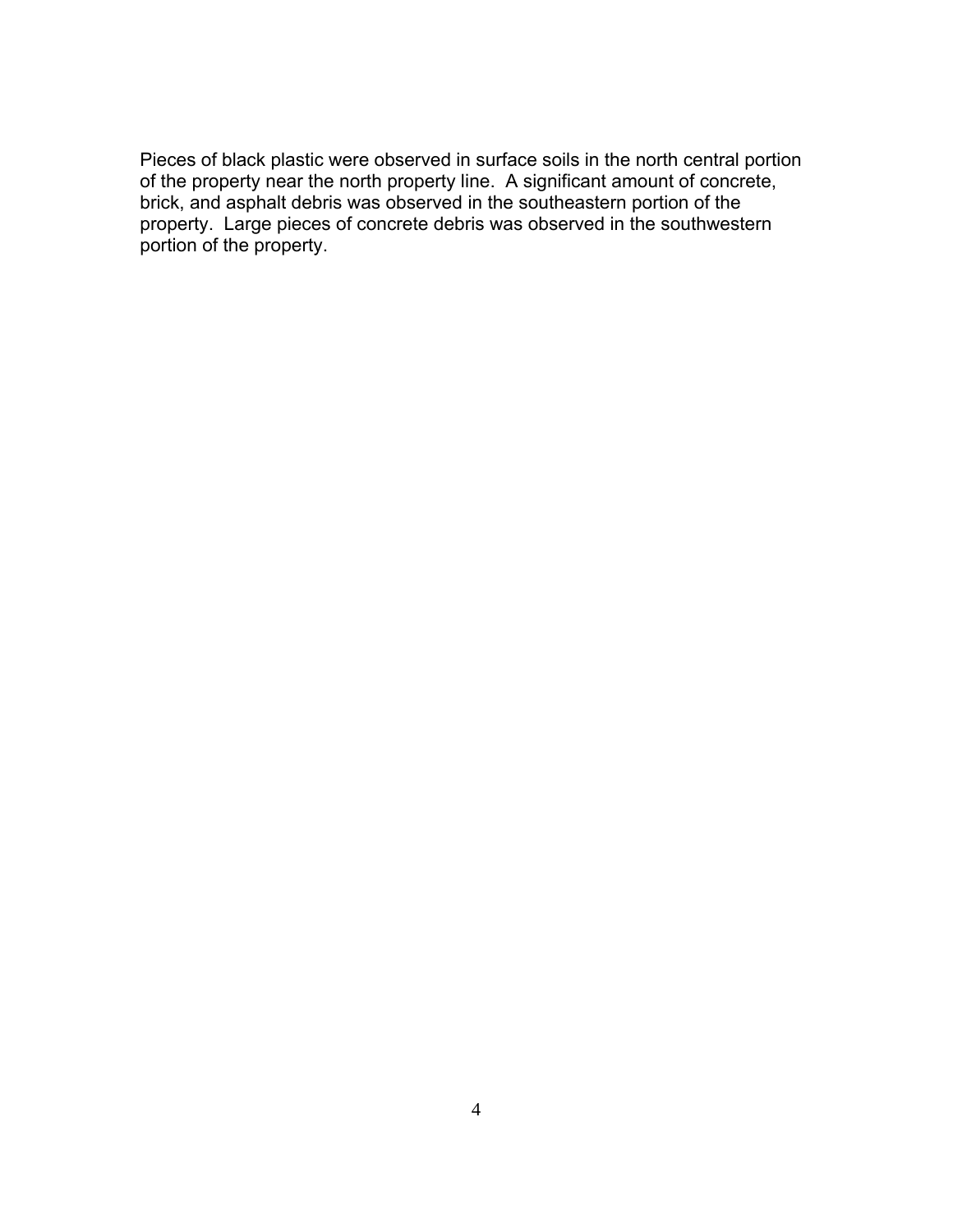## **Natural Resource Use**

#### *Groundwater*

A dense, glacial, outwash sand underlies the fill located at the Sylvan Way Property.<sup>1, 2</sup> Groundwater was encountered under unconfined conditions in this sand unit from 55 to 90 feet below the ground surface during an investigation conducted by the developer=s environmental consultant, Hart Crowser, in October 1998.<sup>1</sup> Groundwater flows generally from west to east toward the Longfellow Creek drainage which is located east of Sylvan Way SW (Figure 3).<sup>1</sup> According to Ecology and Environment, the Environmental Protection Agency=s (EPA=s) consultant, there are no public water supply wells or irrigation wells within 4 miles of the site and no domestic wells within 3 miles of the site.<sup>2</sup> Ecology and Environment also indicate that the property is not in a wellhead protection area. $2$  Groundwater from the sand unit was reported to discharge along the eastern slope of the green belt above Longfellow Creek.<sup>1,2</sup> The groundwater from this sand unit likely discharges into the Longfellow Creek drainage.

### *Surface Water*

The Longfellow Creek drainage is located east of the Sylvan Way property. Most of the surface water found at the Sylvan Way property appears to seep into the soil and recharges groundwater.<sup>2</sup> Some standing water, however, has been observed at various locations on the property.<sup>1, 8</sup> A portion of the surface water in the southeastern portion of the property reportedly flows from the property into a drainage ditch which discharges into a drain pipe that is located under Sylvan Way SW (Figure 4). $^2$  This surface water eventually discharges to Longfellow  $C$ reek $^2$ 

Ecology and Environment report that Longfellow Creek is not used as a source of drinking water or commercial food crop irrigation.<sup>2</sup> It is also not a designated recreation area.<sup>2</sup> No drinking water intakes are located in Longfellow Creek within 15 miles downstream of the Sylvan Way property.<sup>2</sup> No fishing is known to occur in the creek. $2$ 

### **Environmental Studies**

Environmental data have been collected at the Sylvan Way property to evaluate the nature and extent of contamination in soil and groundwater. Environmental data were also collected to evaluate the nature and extent of the fill placed on the property since the early 1970s.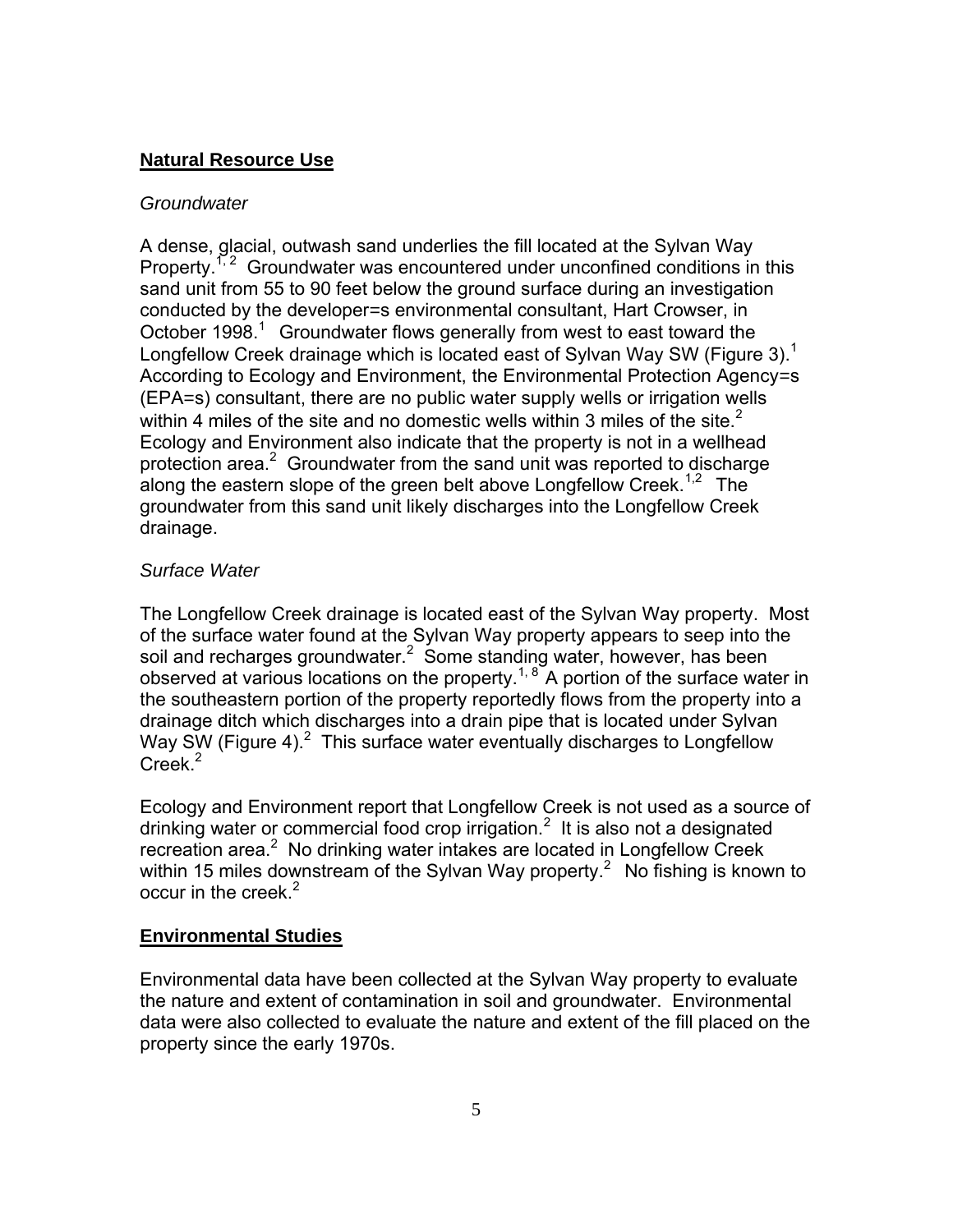- Soil samples were collected from thirteen test pits excavated around the perimeter of the property in March 1997 to evaluate general subsurface soil  $\text{conditions}^7$  Fill thickness was measured and soil types and conditions were noted. The information collected from the study was used to develop preliminary engineering criteria for planning the proposed development.<sup>7</sup> No soil samples collected during the study were submitted for chemical analysis.
- Additional soil samples were collected from 33 test pits and 25 surface soils (0 to 0.5 feet) locations.<sup>1</sup> A number of the sample locations were reportedly selected based on information provided by local residents about observed waste disposal areas at the property.<sup>1</sup> As in the March 1997 study, general subsurface conditions such as fill thickness and information about the soils were noted. A subset of samples collected during the study were submitted for chemical analysis. Surface soil samples were analyzed for lead; subsurface soil samples were predominantly analyzed for metals and petroleum.<sup>1</sup> A few subsurface soil samples were also analyzed for volatile organic compounds, semi-volatile organic compounds, and polychlorinated biphenyls (PCBs).<sup>1</sup>
- Four monitoring wells were installed at the Sylvan Way property as part of the October 1998 study. The wells were monitored to determine groundwater flow directions in the upper most aquifer below the property and sampled to evaluate groundwater quality. With the exception of PCBs, groundwater was analyzed for the same chemicals as soils.

No information was available about how the samples were collected during the studies described above. WDOH assumes that adequate quality assurance and quality control measures were followed with regard to sampling procedures, chain-of-custody, laboratory procedures, and data reporting. The validity of the analyses and the conclusions drawn for this health consultation are determined by the availability and reliability of the referenced information.

#### **DISCUSSION**

#### **A. Introduction**

The public health effects associated with a property depend on two factors: the contaminants of concern and how people come into contact with the contaminants (i.e., exposure pathways). Contaminants of concern are those chemicals found at a property that may cause human health effects. However,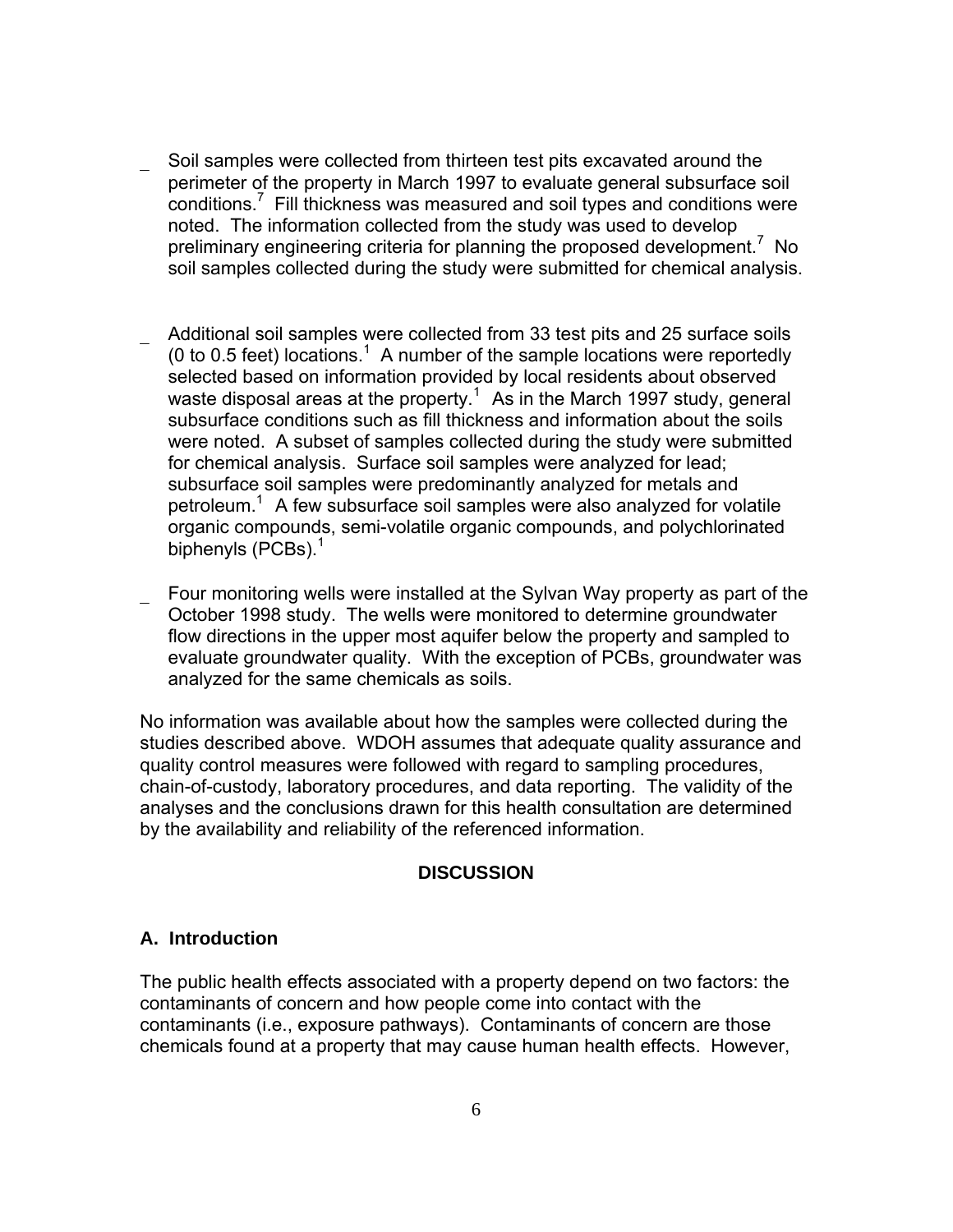not all chemicals found at a property are chemicals of concern and not all chemicals of concern are a health hazard.

In order for an exposure to a contaminant of concern to occur, all the elements of an exposure pathway must be in place. Exposure pathways are divided into completed and potential pathways and can be current, past, or future exposures. A completed exposure pathway consists of five elements: a contaminant source; environmental media that transport contaminants from the source (e.g., soil, groundwater, air); a point where people contact contaminated media (e.g., tap water); route of exposure by which a contaminant enters the human body (e.g., inhalation, ingestion, dermal contact or absorption); and a receptor population that is exposed to contaminants. A potential exposure pathway exists when some, but not all, of the five elements are present and the potential exists that the missing element(s) have been present, are present or will be present in the future.

Completed and potential exposure pathways at the Sylvan Way property are described below and summarized in Tables 1 and 2, respectively.

# **B. Completed Exposure Pathways**

A completed exposure pathway exists for children and adults who frequent the Sylvan Way Property (trespassers) and are exposed to surface soil or surface water contaminants through the inhalation, ingestion, or dermal exposure pathways. A completed exposure pathway also exists for community members who may be exposed to contaminated sediments in the drainage located east of the property. The following sections summarize the potential health effects associated with these exposures.

### B.1. Surface Soils

Fill from unknown sources has been disposed across the surface of the property since 1973 except in the northwestern portion of the Sylvan Way property where native soils are encountered.

Twenty-five surface soil samples were collected by the developer=s environmental consultant in October 1998 to evaluate whether contaminants were contained in surface soils.<sup>1</sup> The analysis of the surface soil, however, was limited to lead.<sup>1</sup> Although lead is a chemical of concern because of reports of battery and construction debris disposal, it is not considered the only potential chemical of concern given the waste disposal history at the property.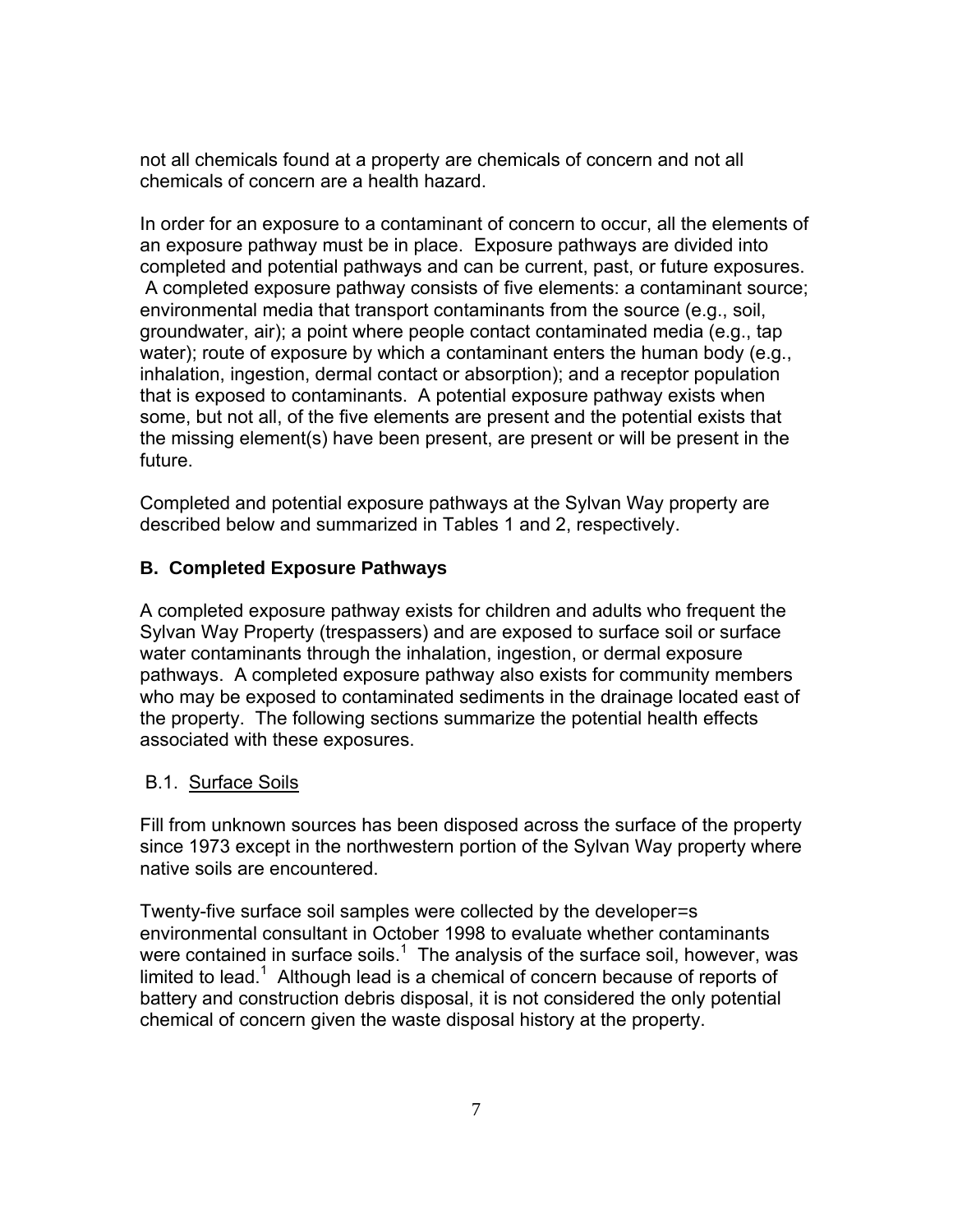Lead was detected in the surface soil samples from less than 5.4 up to 500 milligrams per kilogram (mg/kg)<sup>1</sup> Twenty of the twenty-five surface soil samples collected for lead analysis were located in the northern half of the property.<sup>1</sup> Five samples were collected in the southern half of the property.<sup>1</sup> However, four of the five samples collect in the southern half of the property were located in a relatively small area. The highest lead concentrations were detected near the northeastern boundary of the property.

Lead occurs naturally in the environment. However, most lead found in the environment comes from human activities. In the past, lead was released into the environment through the use of leaded gas. Other sources of lead in the environment include the burning of fuels such as coal and oil, industrial processes, and lead-based paints. $9$ 

Children and adults who frequent the Sylvan Way Property are exposed to the lead in the surface soils through the inhalation of fugitive dust, ingestion, or dermal contact with contaminated surface soils. Exposure to lead can be particularly dangerous for unborn children and young children because of their greater sensitivity during development.<sup>9</sup> Lead exposure may reduce intelligence and the growth of young children.<sup>9</sup>

Because only two small surface soil areas in the southern half of the property were tested for lead, WDOH was unable to evaluate potential human health effects associated with exposure to lead in this portion of the property. To evaluate the potential human health effects from exposure to lead in surface soils in the northern half of the property, blood lead levels were estimated for children exposed to the average lead concentration found in this portion of the property  $(243.6 \text{ mg/kg})$ .<sup>10</sup> It was found that the estimated blood lead levels did not exceed the Environmental Protection Agency (EPA) and Centers for Disease Control (CDC) guidelines.11, 12 Therefore, the lead levels found in the surface soils in the northern portion of the site are not considered a health concern.

#### B.2. Surface Water

Ponded surface water has been observed at various locations across the property and as noted above, a portion of the surface water in the southeastern portion of the property appears to flow off the property.

Because no surface water data are available for the southeastern portion of the property, WDOH could not evaluate the potential human health effects associated with this exposure pathway. Surface water data were available, however, for some of the ponded surface water areas at the property. The analysis conducted on the ponded surface water samples, like the surface soil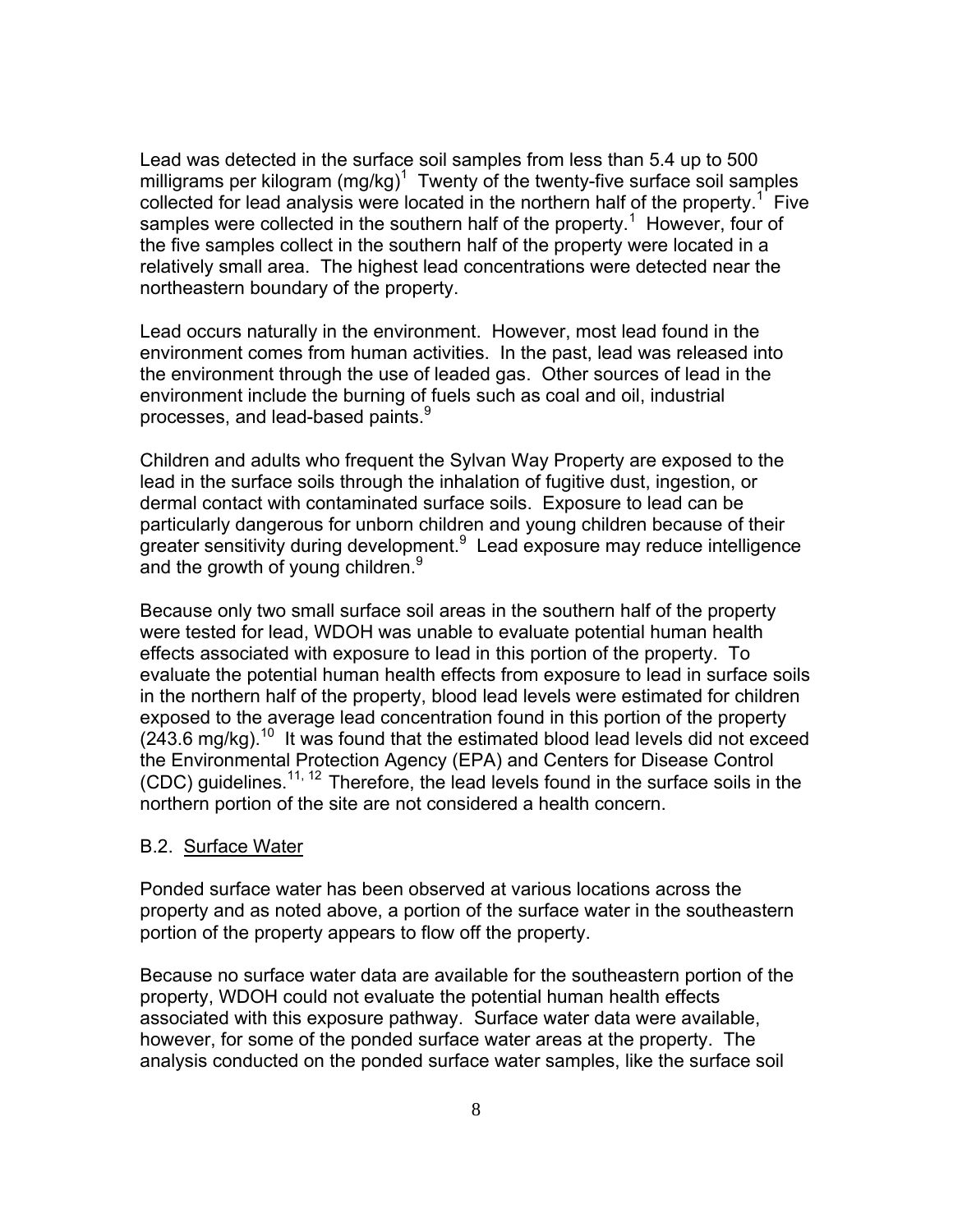analysis, was limited. However, the limited analysis is not considered a significant data gap because there is likely little or no exposure to surface water at the property.

The greatest opportunity for human contact with ponded surface water at the property would occur in the warmer summer months. However, precipitation in the Seattle area in the summer months is typically low and ponded water is expected to be found infrequently during this time of the year.

# B.3. Sediments

Sediments located downstream of the eastern portion of the property where surface water from the property discharges may contain contaminants. Community members who encounter the sediments could be exposed to contaminants through dermal contact. No samples were collected to evaluate sediment quality. As a result, WDOH is unable to evaluate potential human health effects associated with the exposure.

# **C. Potential Exposure Pathway**

Potential exposure pathways exist for construction workers at the property and residents located adjacent to the property who could potentially be exposed to contaminants during construction. Once housing units are completed, residents who occupy the units and maintenance workers could also potentially be exposed to contaminants that are not properly managed or disposed at the property. Exposures to contaminated media (e.g., soil, surface water, groundwater) could occur through inhalation of fugitive dust or ingestion or dermal contact with contaminated media. The following sections summarize the potential human health effects associated with these potential exposures.

### C.1. Surface Soils

Surface soil conditions at the Sylvan Way Property are likely to change in the future as a result of the proposed housing construction. Whether construction workers, adjacent residents, future residents at the property, and/or maintenance workers will potentially be exposed to surface soils contaminants will depend on the type of soils placed on or near the ground surface.

### C.2 Subsurface Soils

Subsurface soil sampling and analyses were conducted as part of the studies conducted at the property. Elevated pH levels and a number of organic and inorganic contaminants were identified. $1$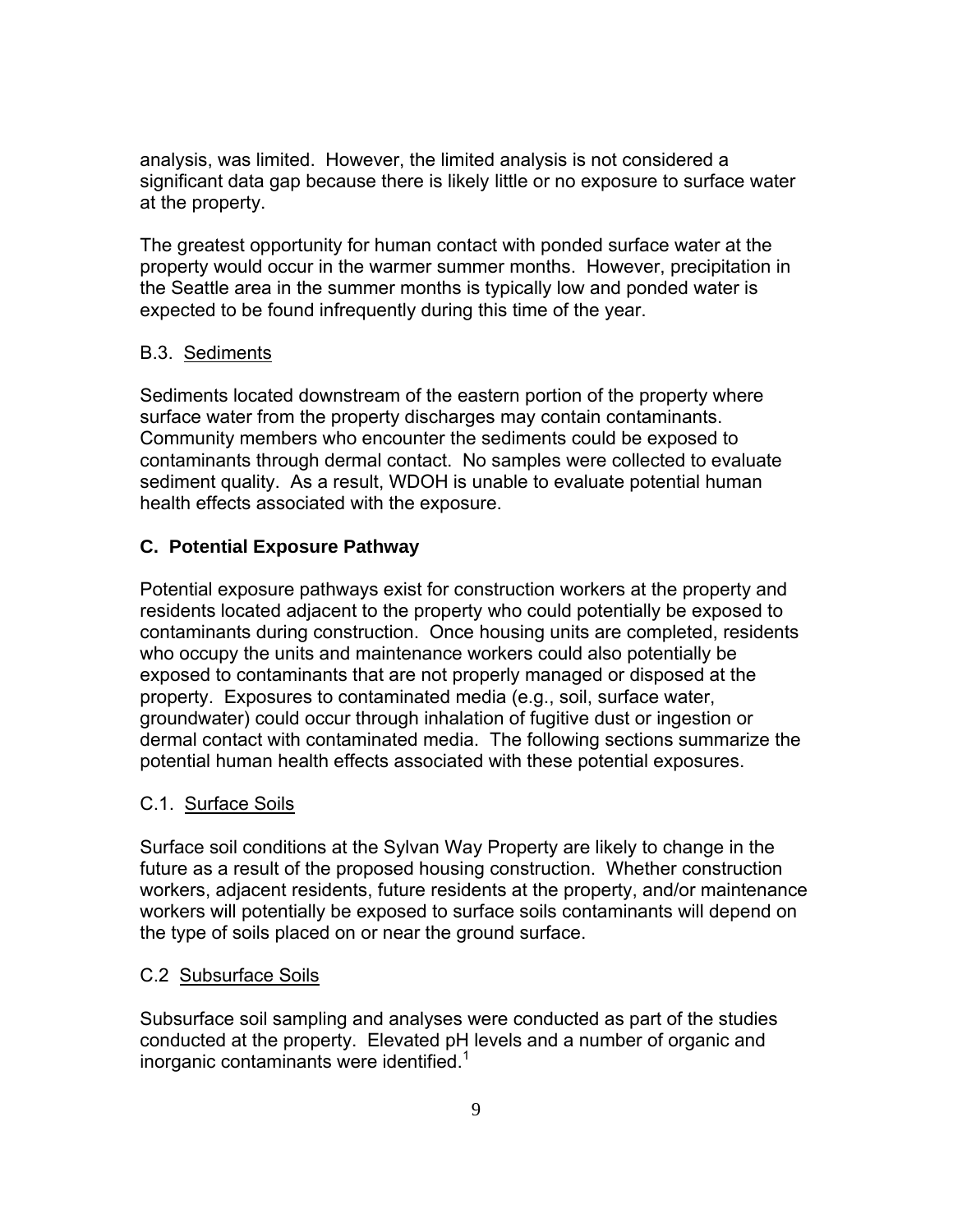Although analyses were conducted on a number of subsurface soil samples, it was not sufficient for characterizing contaminant concentrations. As a result, a number of data gaps exist. For example, only two subsurface soil samples in the northern half of the property were analyzed for metals other than lead and no samples from the northern half of the property were analyzed for organic compounds other than petroleum. To limit the subsurface soil analysis to lead and petroleum is inappropriate given the lack of information about the fill source.

The nature and extent of the fill in the southern portion of the property has not been fully determined. This is also a significant data gap. Only three to five subsurface soil samples in this portion of the property were analyzed for various organic compounds other than petroleum. Three to five samples are insufficient for characterizing the potential organic contaminant concentration of subsurface soil considering the likely variability of the fill disposed at the property. Other data gaps also exist such as the lack of chemical data available for the upper fill units.

Construction workers, adjacent residents, and future residents and maintenance workers are the potential receptors of the contaminants found in subsurface soils at the Sylvan Way Property. Whether they will be exposed to subsurface soil contaminants depends on the soils encountered during construction and where the contaminated soils are deposited during the development of the property.

#### C.3. Groundwater

City water is currently available at the property. Potential future groundwater use at the property, therefore, would likely be limited to irrigation. Low levels of a few organic and inorganic contaminants were detected in groundwater. However, only one sampling round was conducted. Additional sampling rounds would be required to evaluate potential human health effects that may occur to future residents or maintenance workers who could potentially be exposed to groundwater contaminants through inhalation and dermal contact.

The results of the additional groundwater sampling and analysis is also necessary to evaluate potential human health effects that may occur to members of the community who contact groundwater that discharges on the adjacent green belt or in the Longfellow Creek drainage.

#### C.4. Surface Water

Surface water conditions at the Sylvan Way Property are likely to change in the future as a result of the proposed housing development. Whether construction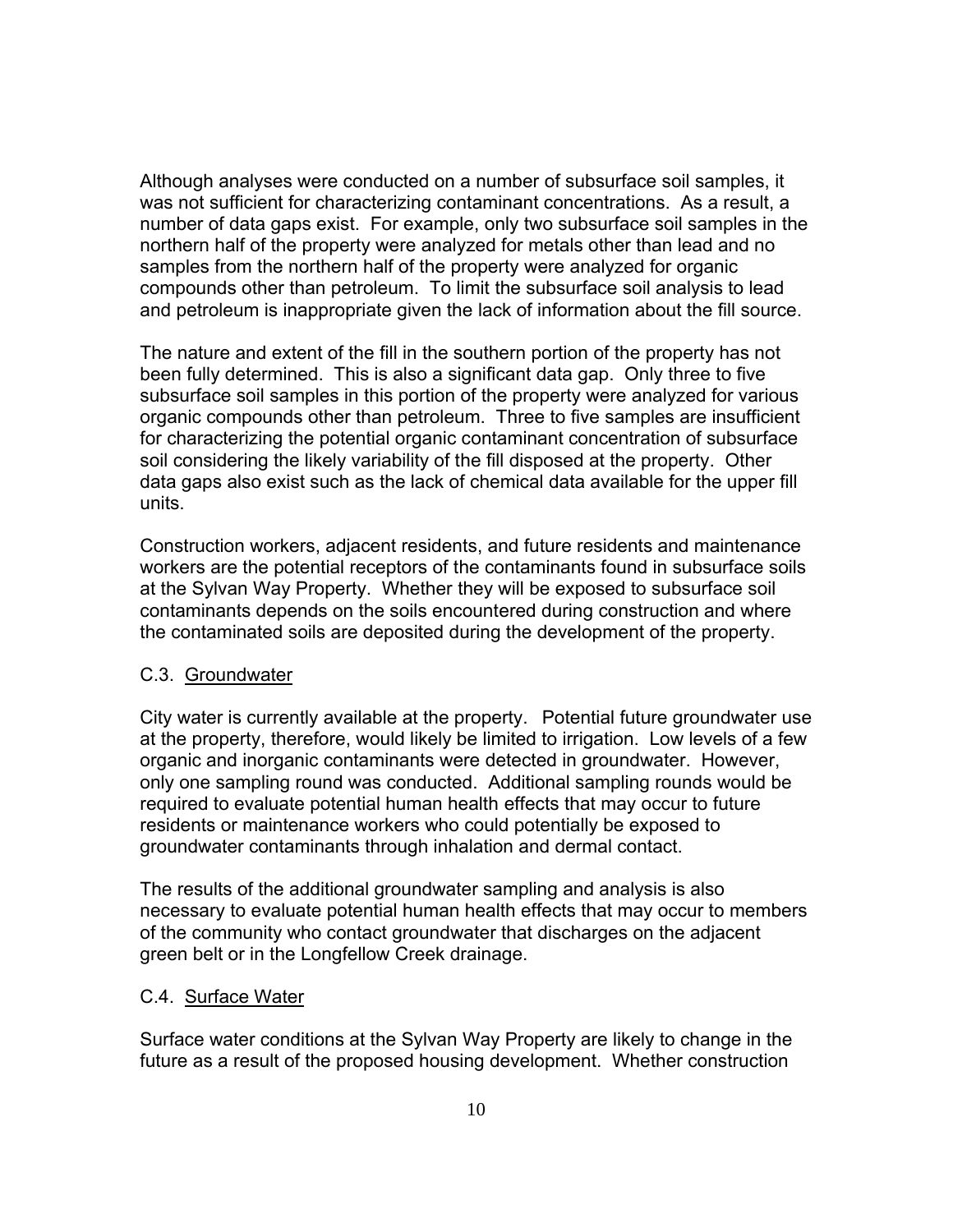workers, future residents or maintenance workers at the property will potentially be exposed to contaminants through the dermal routes of exposure is unknown.

# **D. Child Health**

The potential for exposure and subsequent adverse health effects are often increased for young children when compared with older children or adults. For example, children ingest more soil per body weight than do adults and therefore, receive higher exposures than adults. In addition to the potential for higher exposures of young children, the risk of adverse health effects is also increased. ATSDR and WDOH recognize that children are susceptible to developmental toxicity that can occur at levels much lower than those causing other types of toxicity.

WDOH evaluated the likelihood that young children exposed to lead in surface soils and contaminants in surface water at the property would experience adverse health effects. The above discussion summarizes those findings. Child exposure to surface soil contaminants other than lead may also be occurring but there is no data to evaluate this scenario. Child exposures to contaminants may also occur in the future during the construction of the housing units and when the units are occupied by residents.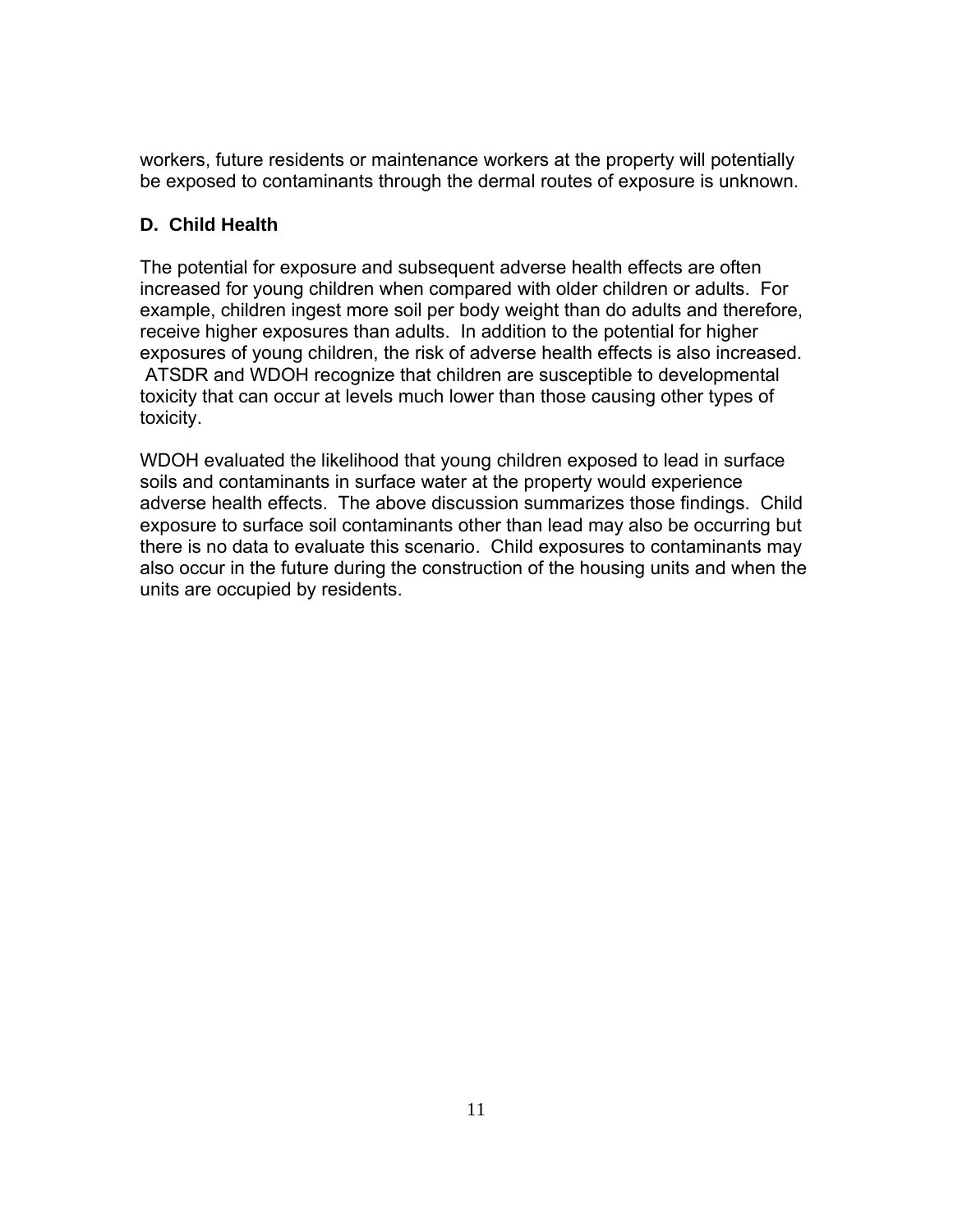# **CONCLUSIONS**

- 1. An indeterminate public health hazard exists for surface soils because insufficient information is available to characterize surface soil contaminants.
- 2. No apparent public health hazard exists for surface water ponded on the property because exposures are either non-existent or very limited.
- 3. An indeterminate public health hazard exists for surface water that drains from the southeast portion of the property and sediment in the adjacent drainage ditch because no data are available to characterize sediment or water quality.
- 4. An indeterminate public health hazard exists for future exposure scenarios at the property because it is unknown whether people may potentially be exposed to soil, surface water, and groundwater contaminants*.*

# **RECOMMENDATIONS**

- 1. Restrict access to the property until it is determined that potentially contaminated surface soils do not pose a threat to human health.
- 2. Prevent surface water from discharging off the property until it is determined that potential contaminant concentrations do not pose a threat to human health.
- 3. Conduct further studies to better characterize the potential contaminants in the various media (surface and subsurface soils including the fill, groundwater, surface water, and sediments) found at or adjacent to the property.
- 4. Develop a contingency plan to ensure that contaminated media (e.g. soil, surface water, sediment, groundwater) and waste materials (e.g. concrete debris, metal) are handled, managed, used, and disposed properly during construction.

WDOH is available to review plans and reports generated as a result of the above recommendations.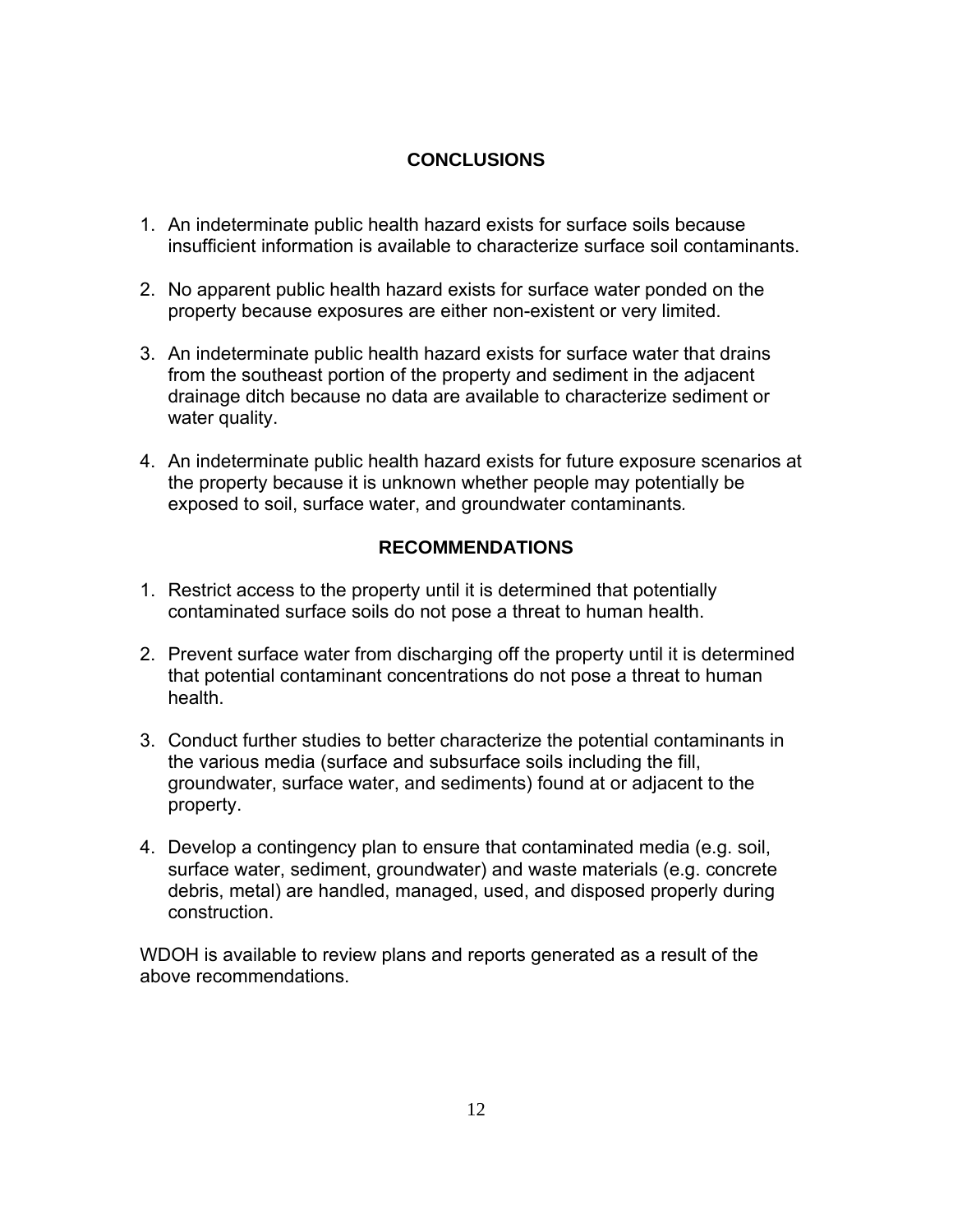#### **REFERENCES**

- 10 Environmental Assessment, Sylvan Way Property, Seattle, Washington, Hart Crowser, December 22, 1998.
- 20 Preliminary Assessment, Sylvan Way Land Company ASand Pit@ Site, Seattle, Washington, Ecology and the Environment, March 1999.
- 30 Preliminary Assessment Petition to the Environmental Protection Agency, Region 10, Sunrise Heights Neighborhood Association, September 1, 1998.
- 40 WDOH Meeting with Residents, May 14, 1999.
- 50 Fairfield Way Subdivision Comment Letters, City of Seattle, Department of Construction and Land Use, May 4, 1999.
- 60 Environmental Checklist, Fairfield Housing, 7001 Sylvan Way SW, Seattle, Washington, Kato & Warren, June 1998.
- 70 Preliminary Geotechnical Engineering Study, Proposed 200-Unit Housing Complex, Sylvan Way Southwest, Geotech Consultants, April 2, 1997.
- 80 May 10, 1999 Site Visit Summary, Sylvan Way Property, prepared by Barbara Trejo, WDOH.
- 90 Toxicological Profile for Lead, Draft, Update, February 17, 1998.
- 100 Integrated Exposure Uptake Biokinetic Model for Lead in Children, EPA, March 8, 1994.
- 110 The IEUBK, Introduction, EPA Technical Review Workgroup for Lead (TRW) Website, June 24, 1999.
- 120 Clarification to the 1994 Revised Interim Soil Lead Guidance for CERCLA Sites and RCRA Corrective Action Facilities, EPA, OSWER Directive 9200.4- 27P, PB98-963244.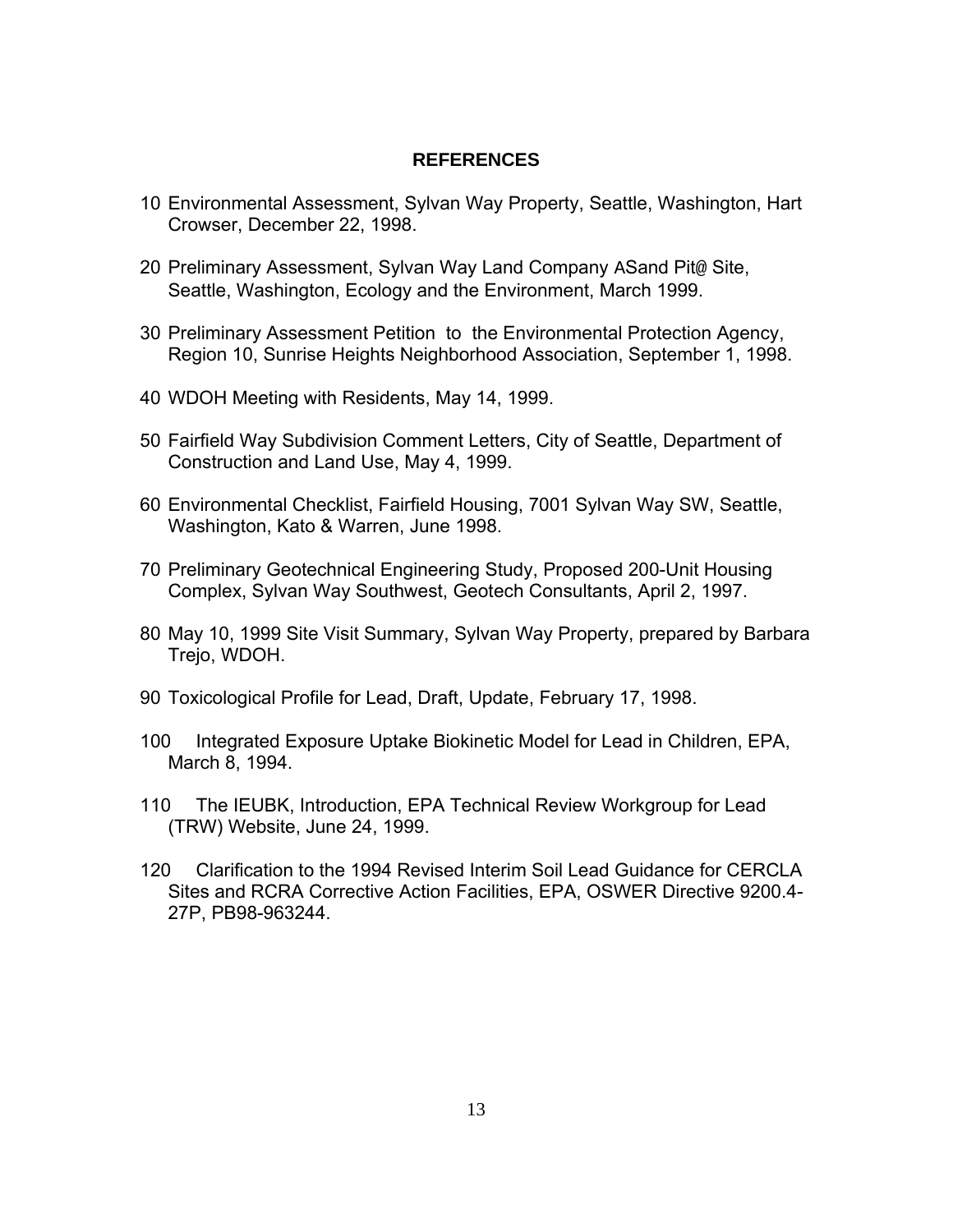| <b>Pathway</b><br><b>Name</b> | <b>Source</b>          | <b>Environment</b><br>al Media | Point of<br><b>Exposure</b>                                | Route of<br><b>Exposure</b>       | <b>Exposed</b><br><b>Population</b>                 | <b>Time</b>     |
|-------------------------------|------------------------|--------------------------------|------------------------------------------------------------|-----------------------------------|-----------------------------------------------------|-----------------|
| Surface<br>Soil               | Sylvan Way<br>Property | Surface Soil                   | Sylvan<br>Way<br>Property                                  | Inhalation<br>Dermal<br>Ingestion | <b>Trespassers</b><br>, Site<br><b>Workers</b>      | Past<br>Present |
| Surface<br>Water              | Sylvan Way<br>Property | Surface Water                  | Sylvan<br>Way<br>Property<br>and<br>adjacent<br>properties | Dermal                            | <b>Trespassers</b><br>, Community<br><b>Members</b> | Past<br>Present |
| Sediments                     | Sylvan Way<br>Property | Sediment                       | Green Belt                                                 | Dermal                            | Community<br><b>Members</b>                         | Past<br>Present |

**Table 1: Complete Exposure Pathways for the Sylvan Way Development**

# **Table 2: Potential Exposure Pathways for the Sylvan Way Development**

| <b>Pathway</b><br><b>Name</b> | <b>Source</b>             | <b>Environment</b><br>al Media    | <b>Point of</b><br><b>Exposure</b> | Route of<br><b>Exposure</b>                                  | <b>Exposed</b><br><b>Population</b>                                                   | Time   |
|-------------------------------|---------------------------|-----------------------------------|------------------------------------|--------------------------------------------------------------|---------------------------------------------------------------------------------------|--------|
| Soil                          | Sylvan<br>Way<br>Property | Surface and<br>Subsurface<br>Soil | None                               | Inhalation<br>οf<br>Fugitive<br>Dust,<br>Dermal<br>Ingestion | Construction<br>/Maintenanc<br>e Workers,<br>Adjacent<br>and On-Site<br>Residents     | Future |
| Groundwate                    | Sylvan<br>Way<br>Property | Groundwater                       | None                               | Dermal<br>Inhalation                                         | Residents,<br>Community<br><b>Members</b>                                             | Future |
| Surface<br>Water              | Sylvan<br>Way<br>Property | Surface Water                     | None                               | Dermal                                                       | Construction<br>Maintenanc<br>e Workers,<br>Residents,<br>Community<br><b>Members</b> | Future |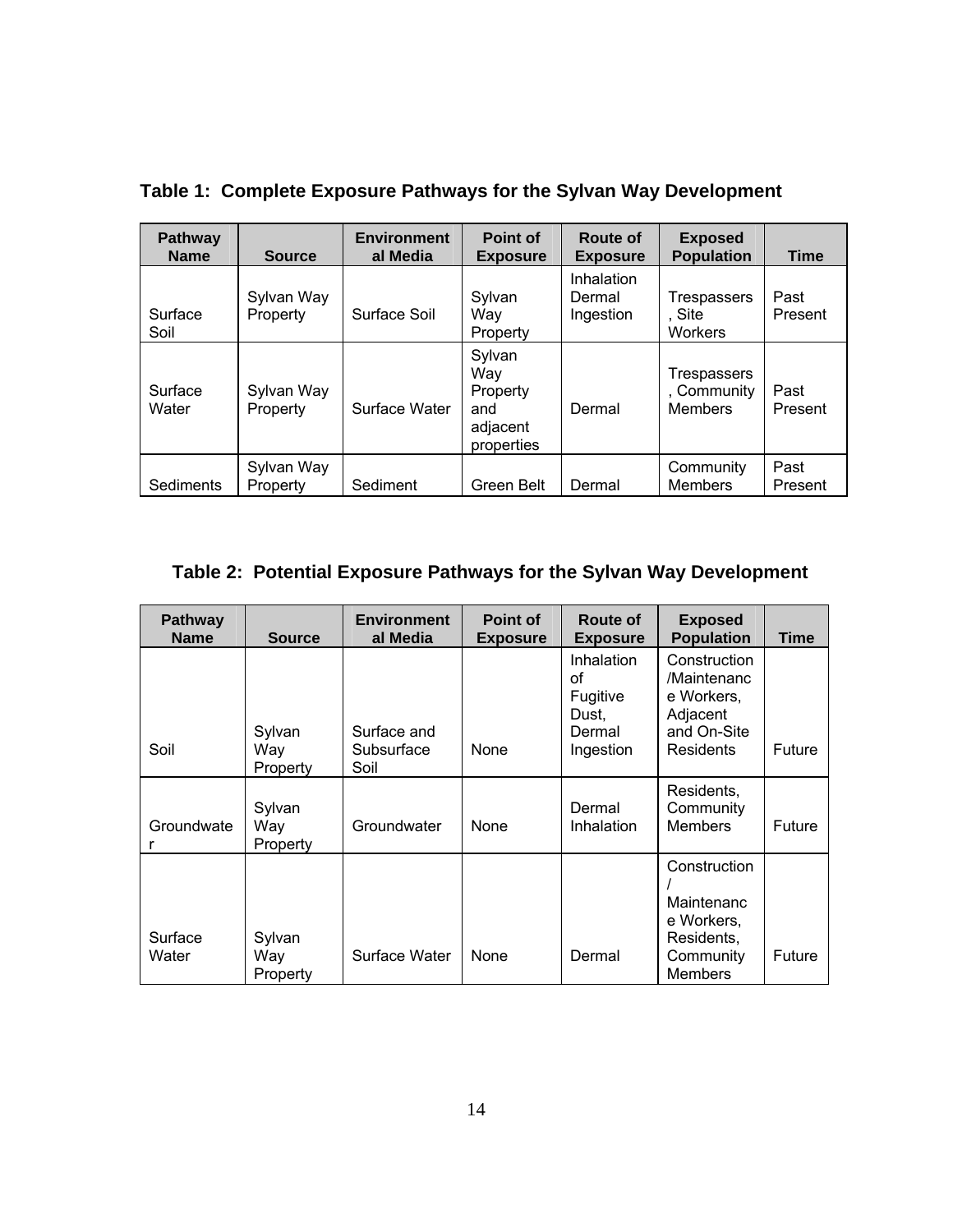# **Glossary**

| <b>Aquifer</b>                                                                         | An underground formation composed of materials such as sand, soil, or gravel that<br>can store and/or supply groundwater to wells and springs.                                                                                                                                                  |
|----------------------------------------------------------------------------------------|-------------------------------------------------------------------------------------------------------------------------------------------------------------------------------------------------------------------------------------------------------------------------------------------------|
| <b>Agency for Toxic</b><br><b>Substances and</b><br><b>Disease Registry</b><br>(ATSDR) | The principal federal pubic health agency involved with hazardous waste issues,<br>responsible for preventing or reducing the harmful effects of exposure to hazardous<br>substances on human health and quality of life. ATSDR is part of the U.S.<br>Department of Health and Human Services. |
| <b>Contaminant</b>                                                                     | Any chemical that exists in the environment or living organisms that is not normally<br>found there.                                                                                                                                                                                            |
| <b>Dose</b>                                                                            | A dose is the amount of a substance that gets into the body through ingestion, skin<br>absorption or inhalation. It is calculated per kilogram of body weight per day.                                                                                                                          |
| <b>Environmental</b><br><b>Media Evaluation</b><br><b>Guide (EMEG)</b>                 | A concentration in air, soil, or water below which adverse non-cancer health effects<br>are not expected to occur. The EMEG is a comparison value used to select<br>contaminants of potential health concern and is based on ATSDR=s minimal risk<br>level (MRL).                               |
| <b>U.S. Environmental</b><br><b>Protection Agency</b><br>(EPA)                         | Established in 1970 to bring together parts of various government agencies<br>involved with the control of pollution.                                                                                                                                                                           |
| <b>Exposure</b>                                                                        | Contact with a chemical by swallowing, by breathing, or by direct contact (such as<br>through the skin or eyes). Exposure may be short term (acute) or long term<br>(chronic).                                                                                                                  |
| <b>Groundwater</b>                                                                     | Water found underground that fills pores between materials such as sand, soil, or<br>gravel. In aquifers, groundwater often occurs in quantities where it can be used for<br>drinking water, irrigation, and other purposes.                                                                    |
| <b>Hazardous</b><br>substance                                                          | Any material that poses a threat to public health and/or the environment. Typical<br>hazardous substances are materials that are toxic, corrosive, ignitable, explosive,<br>or chemically reactive.                                                                                             |
| Inorganic                                                                              | Compounds composed of mineral materials, including elemental salts and metals<br>such as iron, aluminum, mercury, and zinc.                                                                                                                                                                     |
| <b>Media</b>                                                                           | Soil, water, air, plants, animals, or any other part of the environment that can<br>contain contaminants.                                                                                                                                                                                       |
| <b>Monitoring wells</b>                                                                | Special wells drilled at locations on or off a hazardous waste site so water can be<br>sampled at selected depths and studied to determine the movement of groundwater<br>and the amount, distribution, and type of contaminant.                                                                |